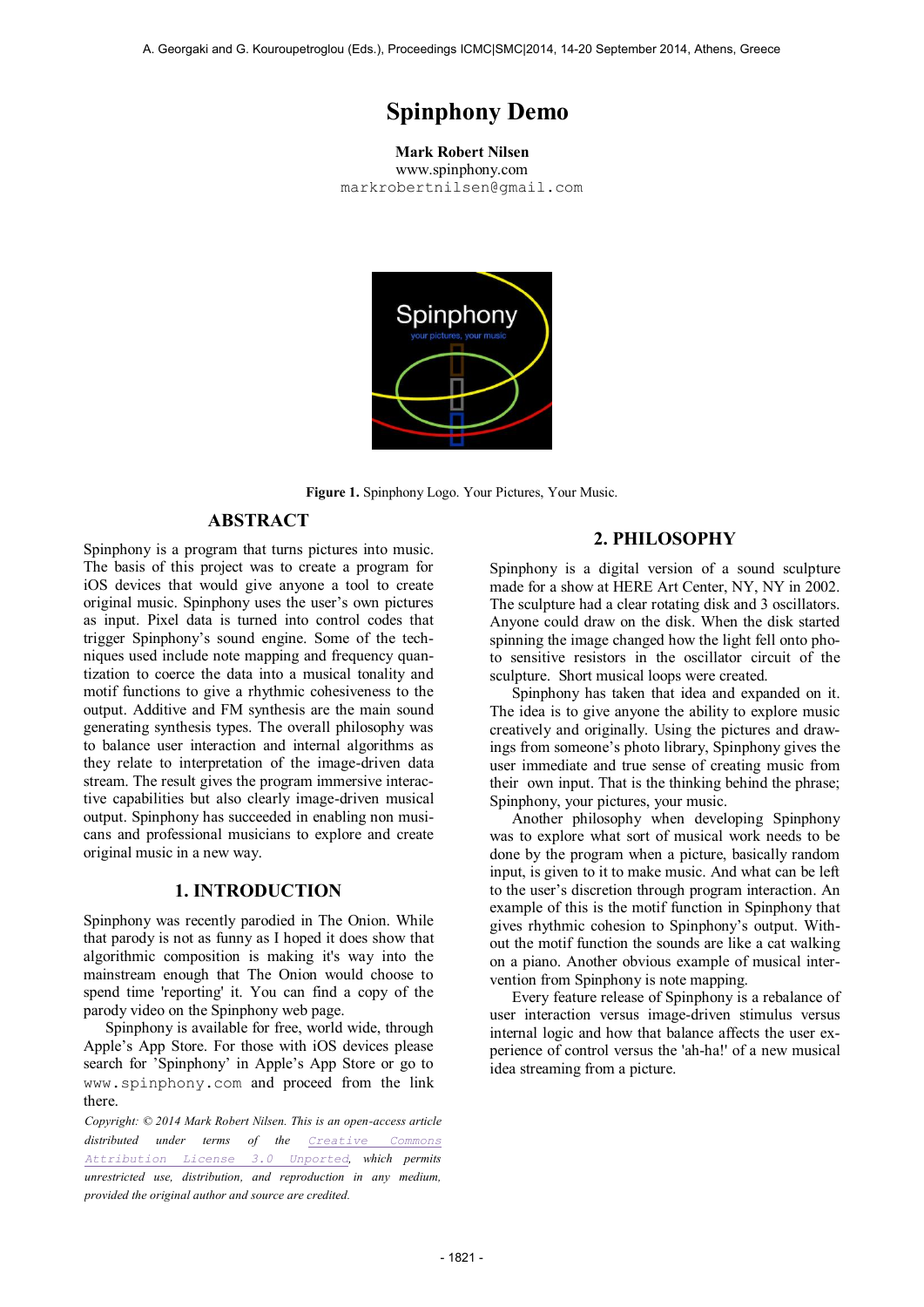

**Figure 2.** Screen detail from iPad. Shows how the controls are grouped appropriately for the screen size.

# **3. FEATURES**

The features of Spinphony on the iPad, Figure 2, and the iPhone, Figure 3, are exactly the same. Because of screen size the controls are accessed differently. On the iPad there are 2 screens, one for note mapping functionality and the second to access synthesizer settings. On the iPhone 4 and 5 these functions are spread over several screens. The screens are accessed by swiping your finger across the control region.



**Figure 3.** Screen detail from iPhone 5. Shows the lower part of the spinning image and synthesizer controls.

#### **3.1 Image Loading and Control**

Spinphony launches with a start image. To load a new image just press the 'load new' button to the left of the spinning image. You can then browse for an image through standard iOS controls. The image will load and immediately start spinning and making sound.

Swipe over the image with your finger to change speed and direction.

Use the stepper switch on a separate control screen to fine tune the speed.

#### **3.2 Note Mapper**

The note mapping function in Spinphony lets you coerce specific tonalities out of the stream of data coming from your image. By using the area of the program that looks like a keyboard, Figure 5 on the following page, and the selector switch below it, you can map Spinphony's note stream to, for example, a C Major chord, A Pentatonic scale or even Ab Diminished chord. It's pretty much all there. There is a free form selector '?' that doesn't coerce the notes to a key but lets them float around in an atonal way that can at times sound really cool.

Version 1.3 has a simple auto chord function. It changes the chord and chord color based on data from the image. In version 1.4 this feature is more developed and lets the user select chord progressions. Version 1.4 will be live for ICMC|SMC 2014.

#### **3.3 Synthesizer Section, Changing Sounds, Manipulating Sound Parameters**

There are 3 separate software synthesizers. They are color coded and each responds to a different region in the spinning image.

The controls have been set up to feel familiar to anyone who has used a synthesizer before. You can control volume, pitch range, and select from 32 basic sounds from 4 separate banks that each have 8 patches.

One of the controls, a button that changes from 'dark is louder' to 'light is louder' when pressed tells Spinphony how to interpret volume data. This toggle was added because it helps get better sounds from darker images or lighter images at the touch of a button. If you are ever stuck or frustrated with the sounds you are getting from the program try pressing this button.

There is a left and right pan on each synth. Spinphony sounds great with headphones and the ability to fine tune the stereo field was a must.

#### **3.4 Effects and Motif Functions**

Each synth has an echo effect. You can control how much echo there is and the time between echoes.

The motif function is the part of the program that ties things together rhythmically. Think of it as a grid. Music needs time cohesion or it sounds a bit, like I have said before, Fluffy on the Boesendorfer.

Figure 4 shows the motif control in Spinphony. The motif function 1X 2X with 20 as X. Can be thought of as an eighth note, then quarter note musical figure that will repeat. The value of 20 sets X to a size that makes the motif fast or short relative to the other X values in the other motifs. Use the first stepper to cycle through the motif functions and the second to change the value of X.

As simple as these functions are they open up a surprising range of possibilities.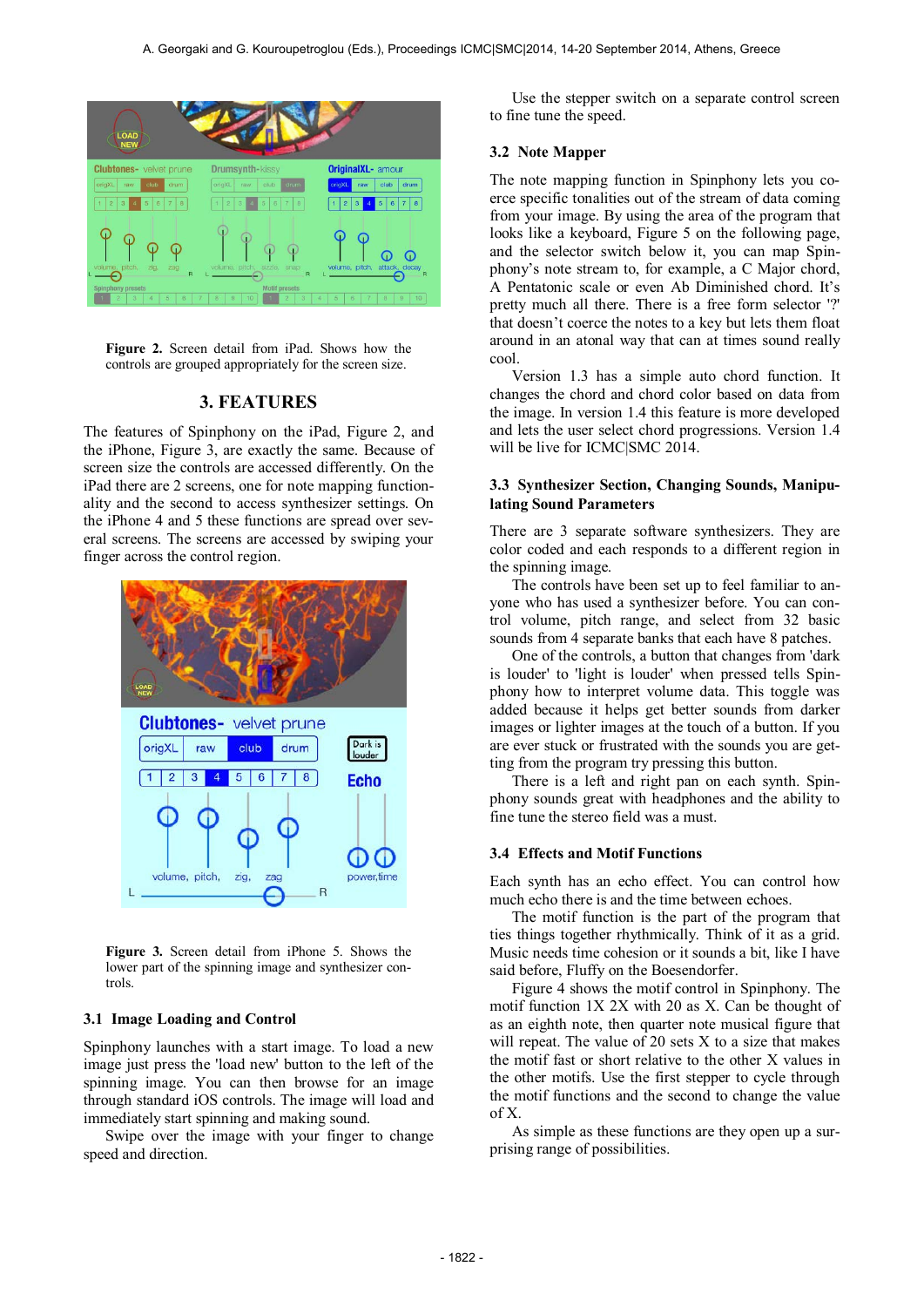| <b>Motif functions:</b> |  |  |  |                             |
|-------------------------|--|--|--|-----------------------------|
|                         |  |  |  | 1X, 2X with<br>20 as X.     |
|                         |  |  |  | 1X, 2X, 1X with<br>10 as X. |
|                         |  |  |  | 1X, 2X, 1X with<br>20 as X. |

**Figure 4.** Motif function control

#### **3.5 Saving Your Work**

Spinphony has 2 preset banks. One for the synthesizer settings and one for the motif settings. This is so you can change the synth settings without changing the overall beat of what you have going and vice versa.

Whenever you change a slider or stepper in Spinphony the current active preset number changes to 'mod'. This tells you that you have modified a setting in 'x' preset. You can freely switch back and forth between presets and your settings from the previous preset will be saved.

To save this information to reload for another Spinphony session, use the 'Write Spinphony Disk' button. This takes all the data in Spinphony and writes it to a part of the picture outside of the circle that Spinphony uses for music. This Spinphony disk is saved to your photo library and can then be reloaded. You can even email these Spinphony files to other users. It should be noted that a Spinphony disk is a PNG file that uses part of the image area for data, see Figure 6. These files can be loaded into any image program just fine but if you add filters or change the image in anyway it will most likely corrupt the Spinphony data.

## **3.6 Inter-App Audio**

Spinphony 1.4 will include Inter-App audio functionality and AudioBus integration. This feature allows Spinphony's output to be routed into recording or effects Apps that support this sort of interoperability.



**Figure 5.** Note mapping screen showing mapping set to a C Major Pentatonic Scale.

# **4. HANDS ON DEMO**

Sample Spinphony files are located at [www.Spinphony.com](http://www.spinphony.com/). Click the samples link. These sample files are already setup to produce some interesting music. Or you can load any picture from your photo library.

Don't worry about breaking anything or losing your work. If you come up with something you like, save it using Spinphony's save function. If you get stuck and cannot get a good sound, restart the program; Spinphony boots with a good sounding start image and presets. Anyone who doesn't know the program yet can get started experimenting from there. A good thing to try first is to listen to each of the presets and hear how things change.

Up to this point I have talked a lot about the Spinphony controls and how they change what you hear from the program. But, while browsing the sample Spinphony files you will notice that some of the examples are drawn images. Once you get comfortable with using Spinphony you will find that a lot of unique sounding music comes from drawing your own images. When you create images with varying areas of light and dark that would be difficult to capture when taking a snapshot you get results that have more variation than basic photos. Using Spinphony in this way returns to the original idea Spinphony evolved from; drawing a picture to create music.

Figures 6 and 7 show some drawn examples. The colors in figure 6 against the black creates some nice melodic leaps. Figure 7 shows an attempt at some deliberate triggering.

# **5. UNDER THE HOOD**

Spinphony interprets your image in realtime. Spinphony's sound engine is responsive to all sorts of user interactions and of course the dynamically spinning image.

There were a few notable things I found while programming Spinphony that might be of interest to ICMC|SMC attendees who are interested in software development.

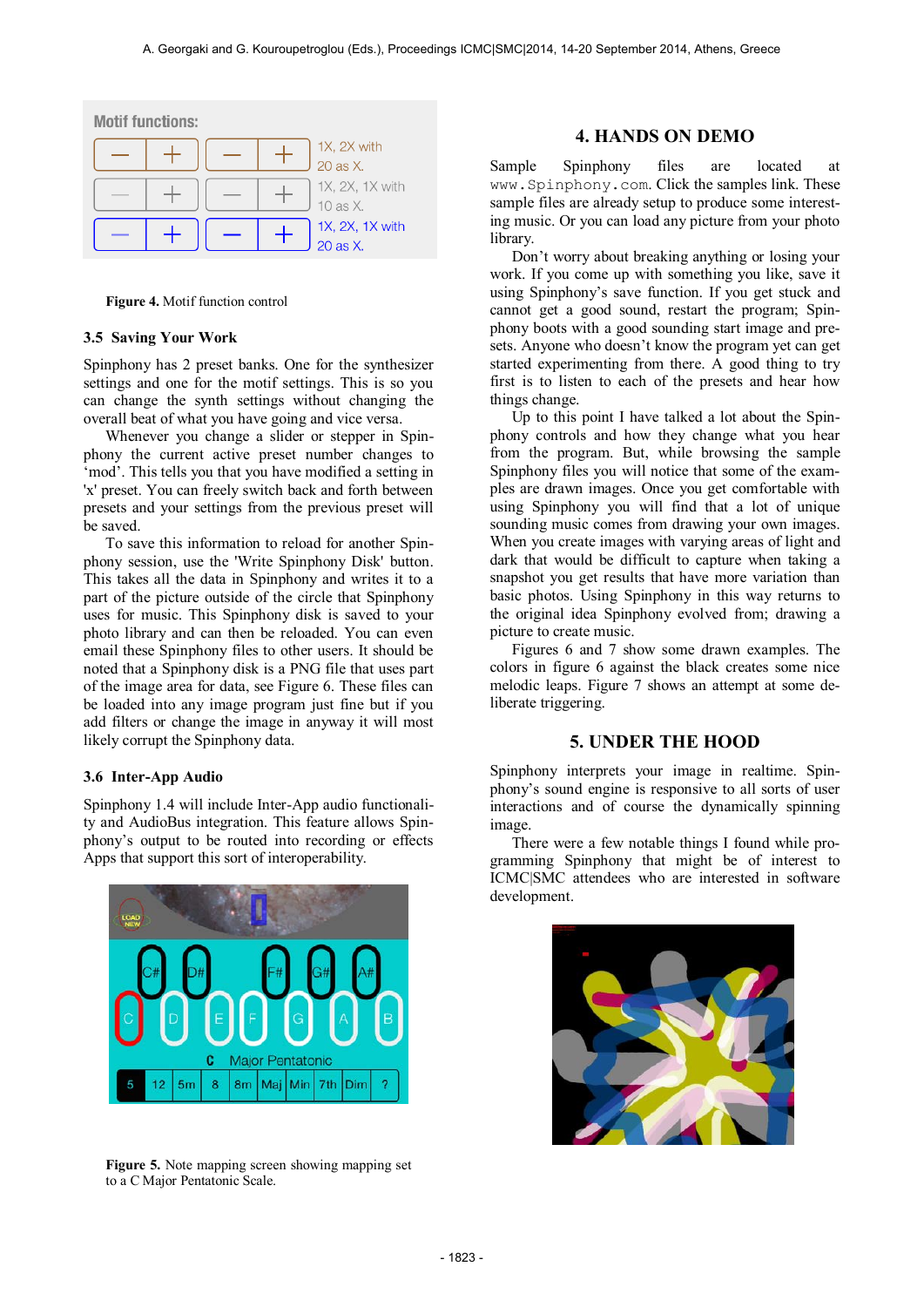**Figure 6**. A hand drawn Spinphony image. Notice the data area (red) in the upper left corner.



**Figure 7**. This image has a very deliberate placement of sound reaction areas.

## **5.1 Low Pass Filters**

There is a lot of information/opinion on the net as to which filters are best. In my past job as a sound engineer I was always exploring what new companies had to offer in the line of filters. When working on Spinphony I spent some time looking around the net for some optimized sample code for a lowpass filter. I saw a lot of people discounting a moving average as a 'bad low pass filter'. Well, as it turns out sometimes a bad low pass filter is all you need.

#### **5.2 Poor Man's Harmonics**

When I was releasing version 1.1 I started rethinking my sound engine to get better sound quality. The first idea was to build up the standard sine,square,saw,triangle waveforms through additive synthesis. But calculating all those extra wave forms for a nice thick sawtooth wave bogged down the iPhone's processor too much. After some trial and error I decided to just calculate pi/2 (90 degrees) of the sine when building up some of the waveforms. Some cool sounds resulted from kludges like that.

## **5.3 The Old Tricks, Again**

I started programming the Mac in 1987. Back then there was a program that used screen memory to help reduce the number of times you had to swap your floppy disk out when doing a floppy to floppy copy and you only had one drive. As the years went on, happily, memory became less of an issue. However I revisited that 25 year old screen image as data storage paradigm when coming up with the save function in Spinphony.

## **5.4 Visual Engagement**

Seeing the spinning image engages on some level. Someone told me they like to watch pictures of their dog spin around. Maybe it even hypnotizes a little. It can take time to immerse a user in the creative experience and every little bit helps.

# **6. FEEDBACK, QUESTIONS**

My involvement with computer music and sound, began in the late 80s and things have come a very long way since then. People are more engaged with listening to music in their daily lives than ever before. Algorithmic composition can now be presented to a larger audience. Spinphony is exploring a few of the possibilities. And I hope this demo inspires you all to explore your own ideas as well.

I would welcome any questions and feedback at this time. Thank you.

# **7. CONCLUSIONS**

Processing of image data in a musical way can create engaging original musical compositions. The success of Spinphony today encourages the development of it further. However, too many features could overwhelm the user and disengage them. Spinphony needs to stay true to it's image-data driven paradigm and develop processes that do the important work of sounding musical and original without burdening the user with too much tweaking of knobs.

## **Acknowledgments**

I would like to thank the developer community at [www.stackoverflow.com](http://www.stackoverflow.com/) for the technical expertise they make available. Without them it would have taken me much longer to solve some of my problems. Likewise I would like to thank the developer community at Apple for making the tools available for Spinphony to become a reality.

## **Biography**

Mark Nilsen, Figure 8, is a musician and visual artist, a Berklee College of Music alumni and extension school student of Harvard University and MIT. He has been appointed to MIT/Harvard University Research Lab of Electronics where he was an engineer for auditory research at Eaton Peabody Lab. He has written artificial intelligence engines for Philips Media and video compression software for Microsoft. Nilsen currently travels the world as a musician, artist and algorithmic composition evangelist mostly through promotion of Spinphony. He is also an instrument builder and founder of the experimental music group Trance Pop Loops.